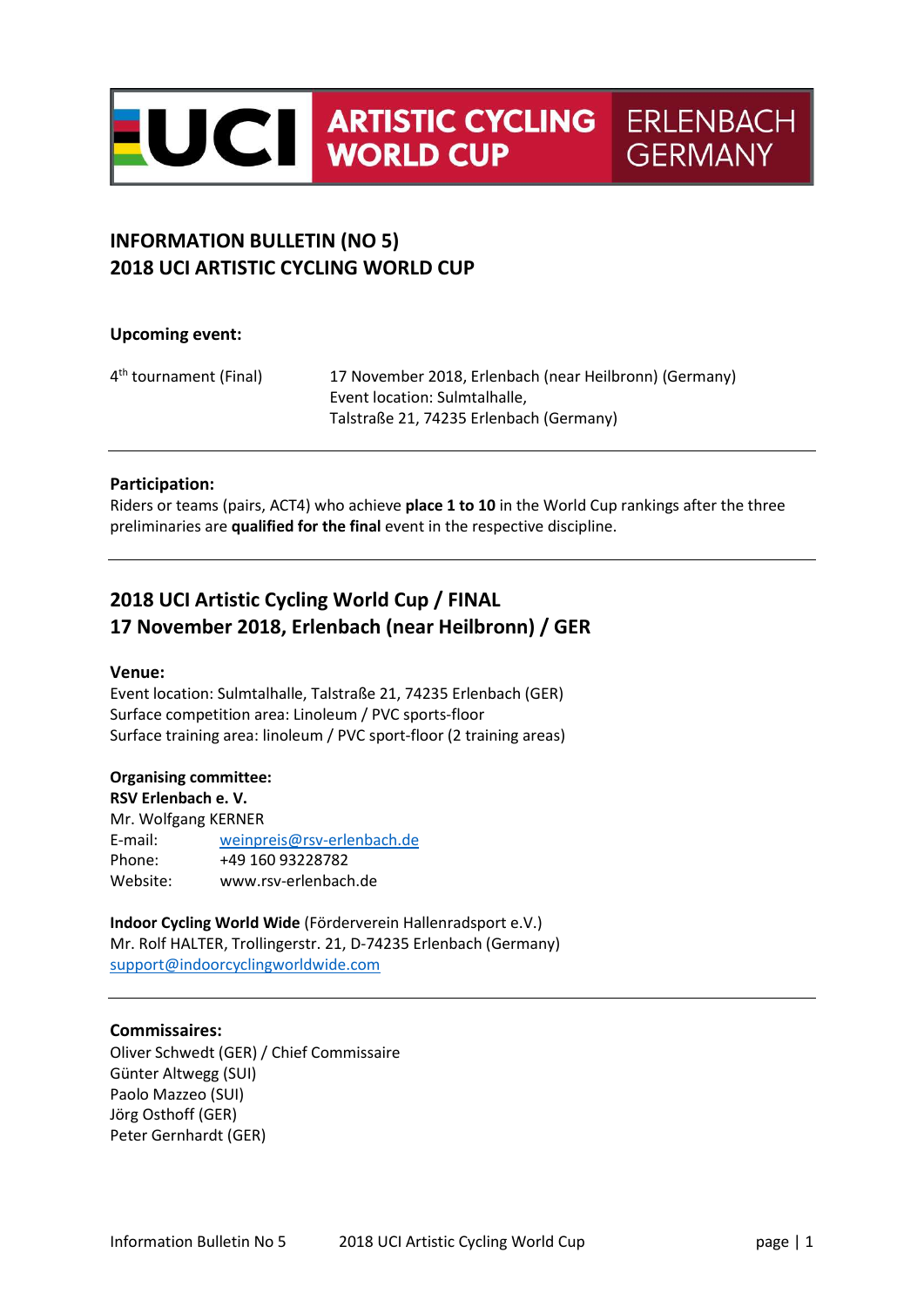## Programme and training session:

| Training:                  | Friday 16 November 2018, from 17:00h to 22:00h<br>$\bullet$<br>Saturday 17 November 2018, from 7:00h to 8:00h<br>Saturday 17 November 2018, from 14:00h (approx.) training<br>according schedule on training area and on competition area<br>(5 min. for each rider/team on competition area)                                            |
|----------------------------|------------------------------------------------------------------------------------------------------------------------------------------------------------------------------------------------------------------------------------------------------------------------------------------------------------------------------------------|
| Check of evaluation sheet: | Friday 16 November 2018, from 19:00h and<br>Saturday 17 November 2018 from 12:00h until 1 hour before<br>the discipline starts.                                                                                                                                                                                                          |
| Check of licenses:         | Saturday 17 November 2018, 12:00h to 13:00h                                                                                                                                                                                                                                                                                              |
| Programme                  | Saturday 18 November 2018<br>15:00h Opening Ceremony<br>15:20h Start of competition according world cup intermediate<br>$\bullet$<br>ranking (first starting group: single women pairs women single<br>men)<br>18:30h Welcome Ceremony<br>19:00h Start of competition (best 3 riders/teams according<br>world cup intermediate ranking,) |

### Note of the organiser:

All competitors of the final are also in the event Großer Weinpreis. The results are used in extra version with multiplications.

## Accommodation and transfer service:

- Accommodation is to be organised by the participants.
- For recommendation for hotels please contact: RSV Erlenbach e. V. at weinpreis@rsv-erlenbach.de
- Next Airport: Frankfurt/Main International Airport
- If a transfer service from the airport is needed, please contact Mr. Wolfgang KERNER at weinpreis@rsv-erlenbach.de for assistance as soon as possible.
- Please check the individual entry requirements in time.
- If you travel by car, due to maintenance on roads we recommend the following exits: From direction Stuttgart A81, please move on to A6 to direction Mannheim, use the exit 37, Heilbronn / Neckarsulm From direction Nürnberg, use the exit 39 Bretzfeld

# Further information

### Visa:

Each National Federation / participant is responsible to obtain the appropriate entry documentation for their delegation and to control that all passengers entering Germany are in possession of a valid passport. If you do require an official letter of invitation for a visa application, please contact: indoor@uci.ch.

### Insurance:

All participants, team officials, coaches and other assistants must bear their own responsibility for any injury, accident and/or lost that may occur during their stay in Germany while taking part in this